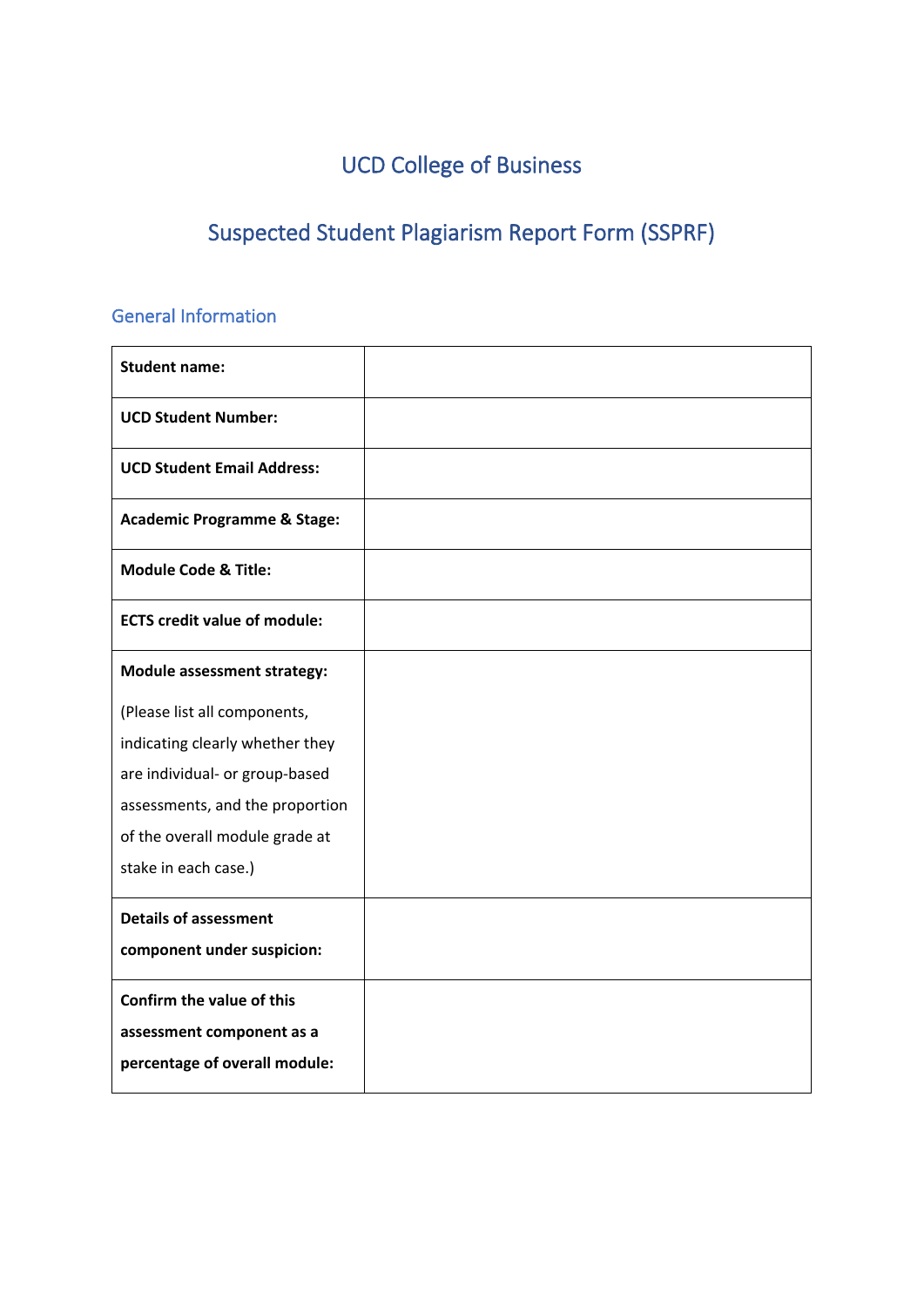### Details of Suspected Infringement

| Date(s) and location(s) in which<br>the incident(s) occurred:                                                                                                                                                                                                                                                                        |                                                                                                                                                                                                                                                                                                                                                                            |
|--------------------------------------------------------------------------------------------------------------------------------------------------------------------------------------------------------------------------------------------------------------------------------------------------------------------------------------|----------------------------------------------------------------------------------------------------------------------------------------------------------------------------------------------------------------------------------------------------------------------------------------------------------------------------------------------------------------------------|
| Evidence upon which your<br>suspicions are based:<br>(For instance, it would be<br>important to provide a clear and<br>comprehensive commentary on<br>the Urkund reports generated,<br>and your analysis of what they<br>are telling you. Please set out the<br>evidence carefully, in a manner<br>that is easily accessible for the |                                                                                                                                                                                                                                                                                                                                                                            |
| AIC or the Registrar.)<br>Details of any actions taken in<br>response to the incident or<br>communication with the student<br>in question:                                                                                                                                                                                           |                                                                                                                                                                                                                                                                                                                                                                            |
| Your assessment of the<br>seriousness of the suspected<br>breach:<br>(Please offer some rationale for<br>your choice in the comments<br>section below. Note that this is<br>merely indicative -- the AIC, or<br>the Registrar, will make a final<br>determination on this issue.)                                                    | Mild (meriting a minor academic penalty, such as a minor<br>grade reduction)<br>Moderate (meriting a more significant academic penalty,<br>up to, and including, a capped resubmission or resit)<br>Serious (serious and deliberate undermining of the<br>assessment component, perhaps requiring escalation to<br>be dealt with under UCD's Student Discipline Procedure) |
| <b>Further commentary or</b><br>background that might be<br>relevant to the investigation:                                                                                                                                                                                                                                           |                                                                                                                                                                                                                                                                                                                                                                            |